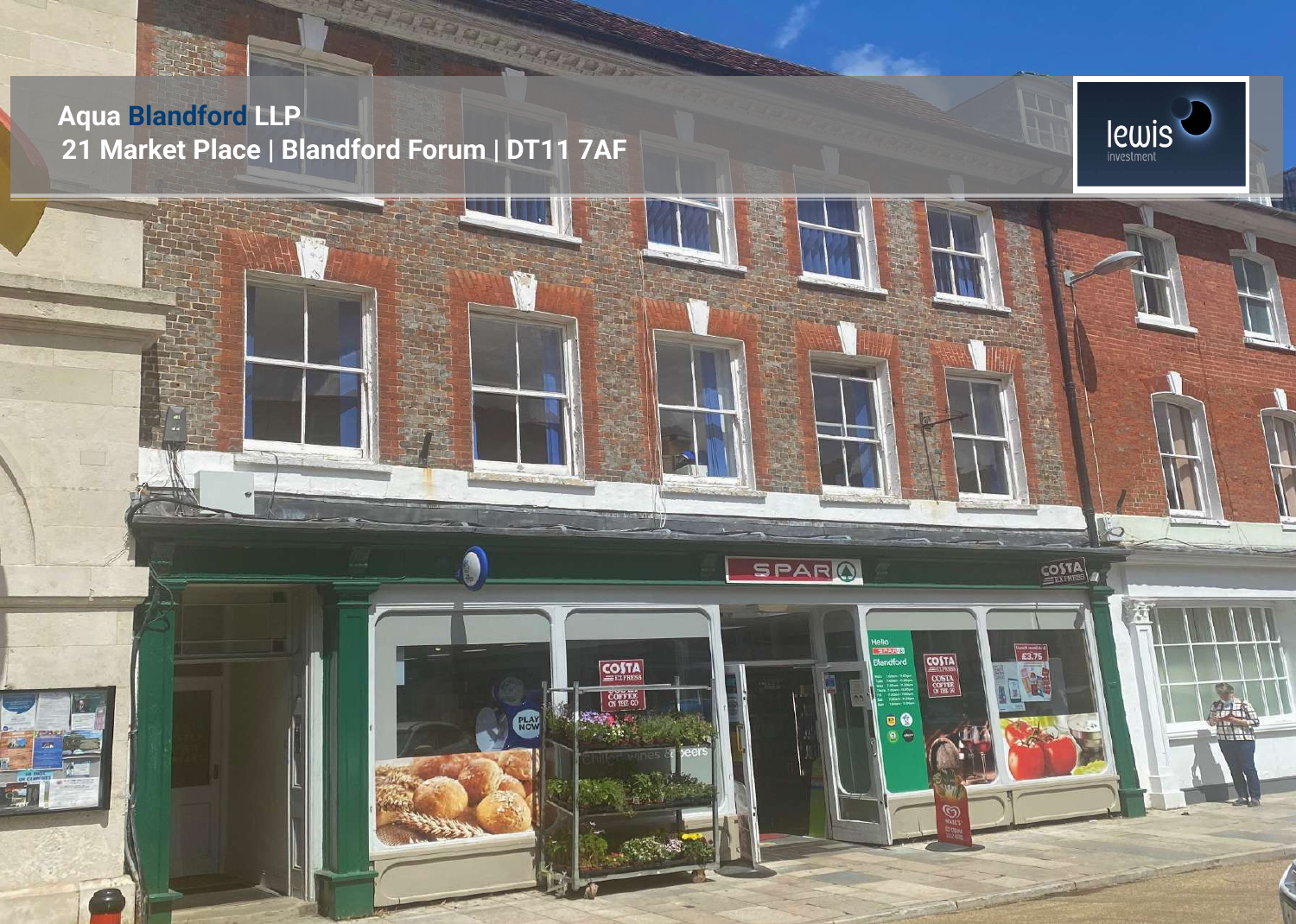### Summary of property and position

A very attractive Grade 2 listed building situated in arguably the strongest location in Blandford and comprising one of the best configured stores, with an excellent frontage and a wellproportioned rectangular floor plate of circa 1,562 sq ft at ground, with a further 844sq ft and 855sq ft at first and second floors respectively.

The entire property is let on an over-riding lease to Gillets Callington Ltd [www.gilletspar.com](http://www.gilletspar.com) who we believe to have been in occupation of the property for in excess of 30 years. We understand that they trade from approximately 89 stores across the South and South-West and from conversations with the manager of the subject property, we understand it to be a solid performer. Nonetheless, given the sensible rental and excellent location, we would have great confidence in its prospects for re-letting should they not wish to renew when their lease expires in just under 4 years.

The first and second floors of the property are sub-let to a firm of accountants who we were informed are paying a rent of £11,000 per annum, thereby reducing the rental burden on the shop at ground floor to a very sustainable level. The accountants have been in occupation for many years, but should they not choose to renew their lease and Gillets Carrington not want them, the floors would lend themselves to creating some very nice flats, subject to all necessary consents to include planning and listed buildings approval.

## The Property

| <b>Purchase Price:</b> | £615,000                       |  |
|------------------------|--------------------------------|--|
| Tenure:                | Freehold                       |  |
| Tenant:                | Gillets Callington Ltd (Parent |  |
|                        | Company Appelby Westward)      |  |
| Lease:                 | 15 years from July 2010        |  |
| Rent:                  | £42,200 per annum              |  |
| <b>Rent Review:</b>    | Every 5 years (no more before  |  |
|                        | lease expiry)                  |  |
| <b>Repairs:</b>        | Tenant responsible             |  |
|                        |                                |  |

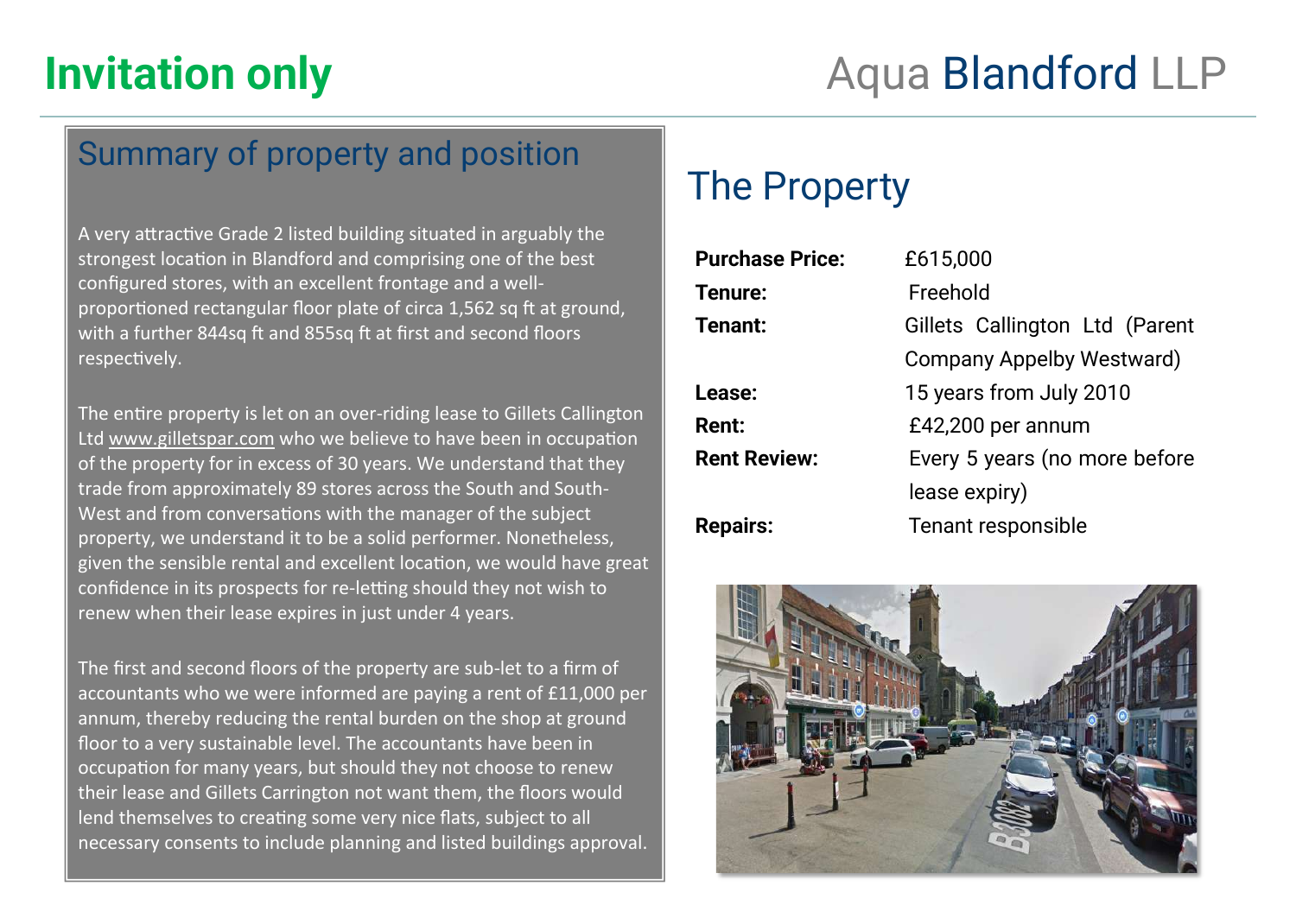# Aqua Blandford LLP

| <b>Description</b>                                                            | Total including VAT (£) |  |
|-------------------------------------------------------------------------------|-------------------------|--|
| Purchase price                                                                | 615,000                 |  |
| Stamp duty                                                                    | 20,250                  |  |
| Legal costs                                                                   | 7,200                   |  |
| Mortgage arrangement fee                                                      | 500                     |  |
| Agents fees                                                                   | 0                       |  |
| Lewis purchase fee                                                            | 20,295                  |  |
| Options Fee / Float *                                                         | 5,315                   |  |
| Valuation                                                                     | 1,440                   |  |
| Total                                                                         | £670,000                |  |
| * = The float is designed to provide a buffer for any<br>unanticipated costs. |                         |  |

VAT will be reclaimed of circa £4,822 at first VAT quarter



#### **The Investment**

We are delighted to present an opportunity for LLP investments by *invitation only.* 

The Capital Growth (Deferred Income) investors will take on a share of the mortgage. The Immediate Income investors will accrue their share of the rent from day one after completion.

For further information please contact your personal adviser at Lewis.

#### **Potential Return**

**The syndicate is buying this property at a gross yield of 6.86%.** 

#### **Immediate Income**

**Income will be paid monthly in advance at 5.50% per annum before tax.** 

An investment of £100,000 will pay income of £458.33 per month.

### **Deferred Income**

For those that want a deferred income stream an example investment of £85,030 together with a £14,970 share of the mortgage, makes a total investment of £100,000.

This will acquire an estimated 14.93% of the property and the following estimated returns:-

- Immediate share of the rent of £5,500 per annum after the annual charge; which is used firstly to repay your share of the mortgage.
- After repayment this rent represents 6.47% per annum from the original capital investment.
- The mortgage is likely to have been repaid in 3.5 years, assuming an average interest rate of 6.00% per annum.

The banks are no longer lending on retail properties, therefore this loan is from a Lewis Company, Commercial Property Lending Ltd. More details are provided in personal reports. The loan is a fixed rate and repayments are annually in arrears.

This document has been produced for information purposes. It is not intended to be an invitation to buy, or an investor to act upon the comments made, and all/any investment decisions should be taken with advice, having taken into account an appropriate knowledge of the investor's circumstances. Investors must satisfy key criteria before they can be considered eligible to invest. For further information please contact your personal adviser at Lewis.

The objective is to form a syndicate whose members can transfer in circa **£570,000** of funds. The syndicate will then borrow circa **£100,000** secured against the property. The loan will be from a Lewis associated company. Investing in the LLP will result in taxation.

Lewis' annual fee is 4% plus VAT of the rental income (currently **£1,688** + VAT per annum), paid quarterly in advance. Lewis Property Services (UK) Ltd annual fee is 2% plus VAT of the rental income (currently **£844** + VAT per annum). If future rents increase, then so too will Lewis' ongoing fee.